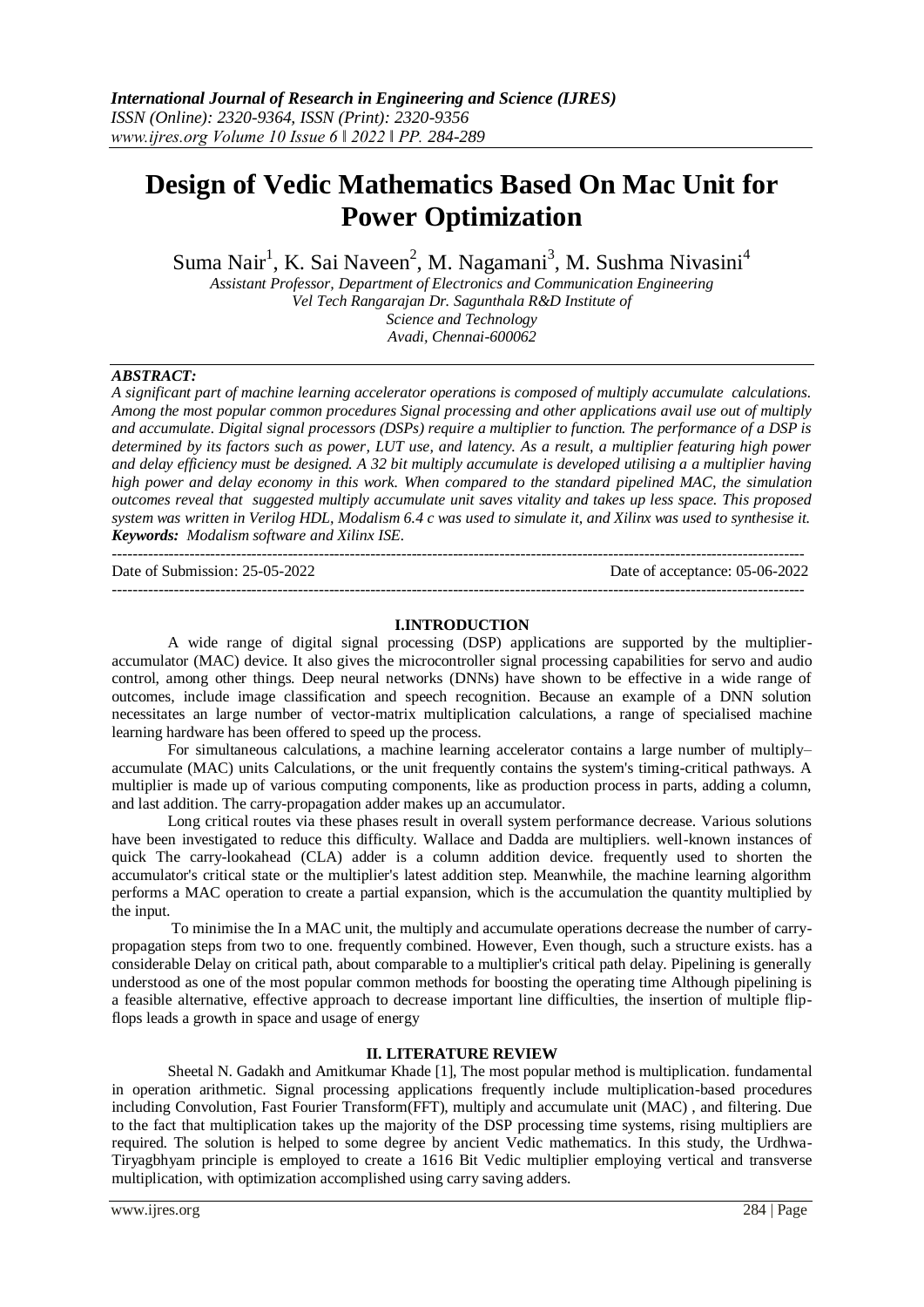Srinivasa Akella [2], One of the most important common processes a signal processing concept and other applications is multiply and accumulate (MAC). Digital signal processors (DSPs) require a multiplier to function. The performance of a DSP is determined by its factors such as power, LUT use, and latency. As a result, a multiplier with excellent power and delay efficacy must be designed. A carry-save adder and an 8-bit rig veda multiplier are used to create a 16-bit MAC unit in this study. A comparison of the Square-Root (SQR) Carry with the current Vedic multiplier (8 bits).

S Yaswanth [3], We conceived and investigated an(RC)Ripple carry adder, (CSL)Carry select adder, (CSl)Carry select adder utilising Binary to excess- 1(BEC) converter, Ling Carry Select Adder (CS), Brent Kung (BK), and Carry Select Adder (CSL) in the work below. ModelSim-Altera 6.3g was used to model the designs, and 12.1 Xilinx ISE Design Suite was used to synthesise them. The performance and area of the (VM)vedic multiplier are compared using various carry choose adder designs. It was discovered that the (VM)vedic multiplier is 8 bits with the (BK)Brent

Kung (CSL) Carry the selected adder produced excellent results in terms of area and latency.

L. Ranganath [4], A framework for parallel data processing made up number of processors is known as a synthetic neural network (ANN). The processing unit determines whether or not the network is efficient. As a result, it is necessary to build a processing unit that is both efficient and effective. The MAC (Multiplication and Accumulation) and Activation units make up the processing unit. Carry look ahead multiplier and booth multiplier were used to create the processing MAC unit in a system that already exists. The current processing unit has a delay and uses more space and electricity. To address the shortcomings, a new unit in processing, the Select adder Vedic multiplier with scale factor, was developed (SQRT-CSLA). The suggested architecture addresses the shortcomings of the present system while improving overall network performances.

R Anjana [5], Because of the ever-increasing need for high-performance processors, innovation in technology in this area is a hot topic. When it comes to parameter speed, the first thing that comes to mind is multiplication. Multiplication Most throughput determination execution time are influenced by A system's CPU cycle time since it is a crucial All mathematical computations depend on this function.. We provide a revolutionary architecture for doing multiplication at a high percentage utilising ancient vedic mathematics in this study. Urdhva Triyakbhyam, one of the most effective sutras in vedic mathematics, makes a difference in the multiplication procedure itself Valentina BianchiIlaria [6], In the majority all signal and image processing applications, multiplication is a basic operation. A novel a Vedic multiplier's architecture based on the 'Urdhavatiryakbhyam' technique is suggested in this study. The architecture given here is totally modular and intended to be used where configurability crucial in model-based designs critical. To suit the required frequency clock, this design is prone to have been used in both pure combinational and pipelined systems form.

Can Eyupoglu [7], Multiplication is one of the most crucial activities in computer math. processes. Multiplication is utilised in a variety of operations, square root, division, and reciprocal computation. Furthermore, multiply is an important mathematical operation in a variety of Convolution, correlation, frequency analysis, and image processing are example of signal processing applications. Multiplication's efficiency operations is critical for these applications' processing times. One of the algorithms created to improve efficiency is the Nikhilam algorithm.

R. Balakumaran [8], Combining reversible logic functions Look ahead with hybrid carry adders, a unique accumulator and multiplier approach is proposed in this study. In comparison to a conventional multiplication procedure, the modified booth method produces reduced time and moderates the quantity of partial products. Controlling the total MAC delay is done Using the Carry look-ahead adder as a multiplier and accumulator Reversible logic principal function design is to decrease circuit complexity, power consumption, and information loss. We look at several reversible logic gates to see how we can construct a whole adder architecture. We can presented a novel hybrid is a CLA based on the current situation hierarchical CLA, which has excellent computation, power consumption, and area performance. The resulting design's area, delay, and power difficulties are detailed.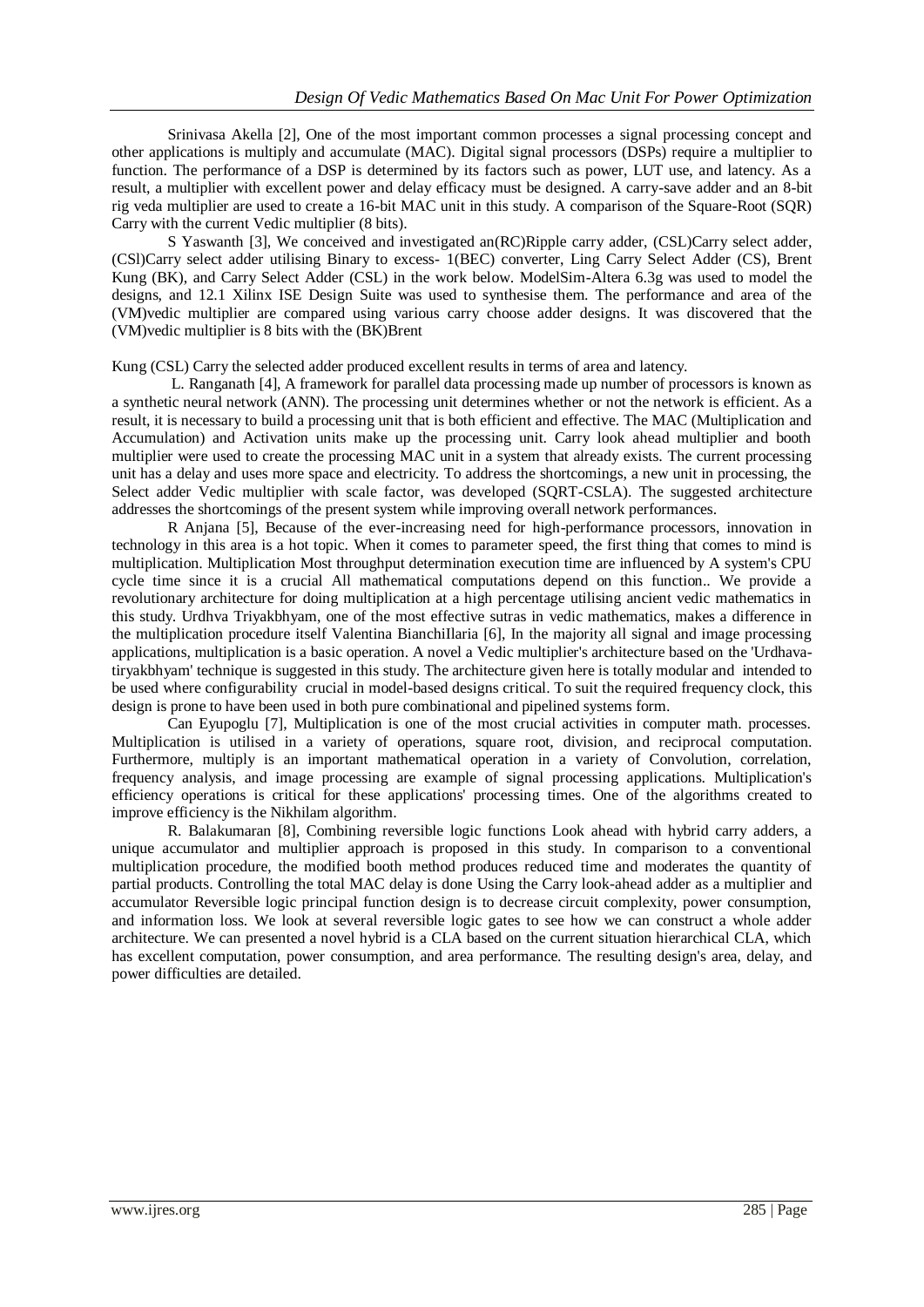

## **3.1 PROPOSED DESIGN:**

A 32-bit Mac may be built in two pieces utilising a Vedic multiplier and a reversible logic gate. The first is the multiplier unit, which uses the Urdhava Triyagbhayam sutra to replace a normal multiplier with a Vedic multiplier. The MAC unit's basic operation is multiplication. The multiplier unit's key challenges are Energy consumption, absorption, area, velocity, and delay are all factors to consider. To circumvent them, we use fast multipliers in DSP, networking, and other applications. There will be two options primary criteria which increase MAC unit results: decreasing accumulator weight and partial outcomes. The critical route and latency are determined by the multiplier in a digital system. The partial products are made up of 2N-1 cross products of varying widths for N\*N.

#### **3.2 REQUIREMENT ANALYSIS:**

The multiply– accumulate method is a frequent a method in which the result of two integers is computed, then added to an accumulator. A multiplier accumulator is the hardware device that executes the operation; A MAC or MAC operation is another name for this operation. The MAC function changes the value of the accumulator a:  $A = A + (B*C)$ .

### **3.3 Multiplication of two 2-digits numbers:**

To divide a two-digit number by another two-digit number. Three steps are required. The graphic below might help you recall the vertically across pattern needed to multiply two 2-digit values**.**



## **Multiplication of two 3-digits numbers**

We need 5 steps to multiply a three-digit number by another three-digit number. The graphic below might help you recall the vertically across pattern needed to multiply two three-digit values.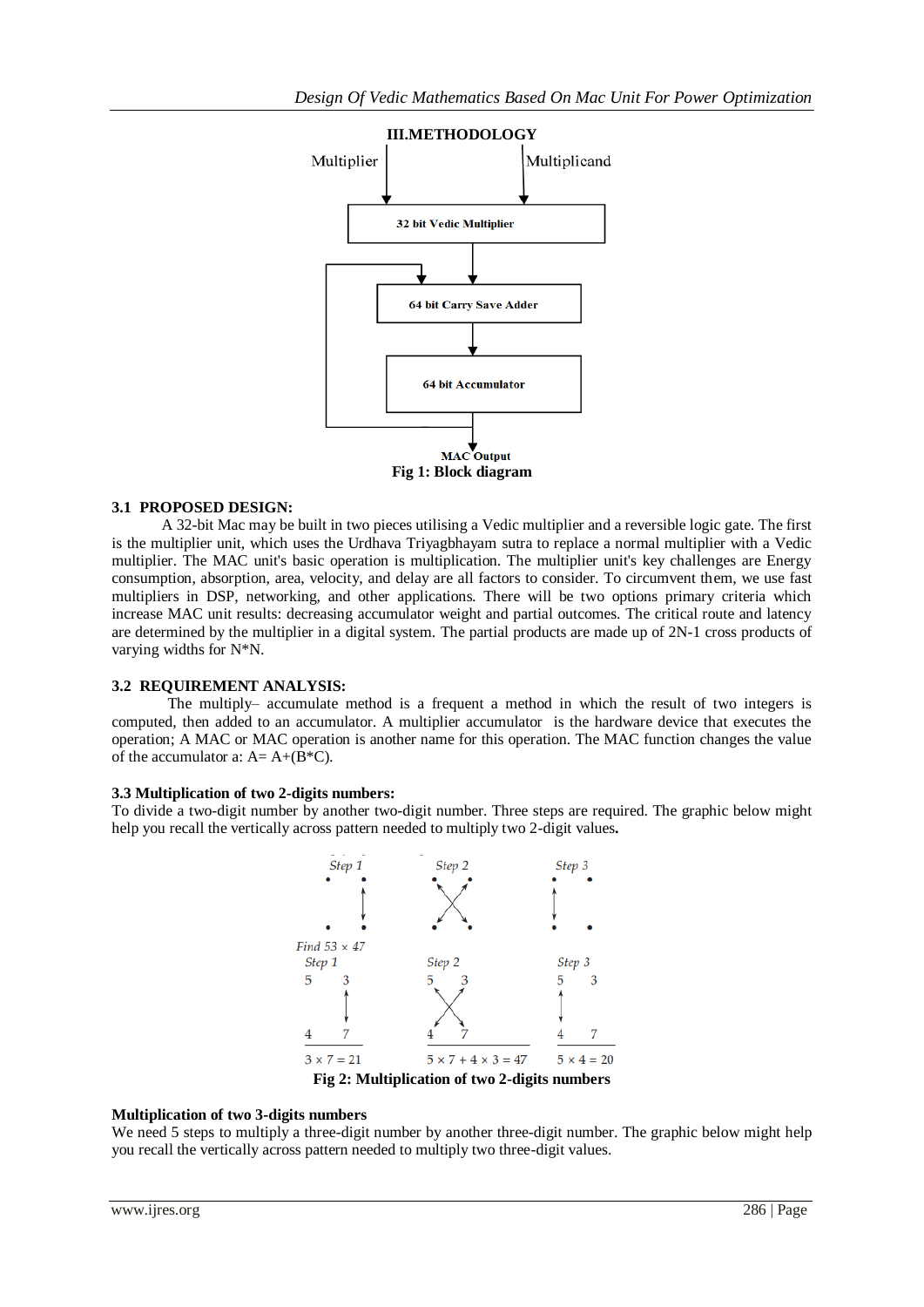

**Fig 2: Multiplication of two 3-digits numbers**

# **3.4 SOFTWARE REQUIREMENT:**

ModelSim is a handy tool for stimulating your to see both outlets and inside signals from modules. It enables both psychological as well as temporal simulations; However, the focus of The topic of this article will be behavioural simulations. It's important to remember that all these simulators are based on models, therefore the systems accuracy determines the outcome that make up the simulation. Model TechnologyTM Incorporated produces Software /VHDL, ModelSim /VLOG, Simulation /LNL, and Data was needed /PLUS. Without Cloud computing Concept prior permission, unauthorised copying, duplicating, or other reproduction is forbidden. The material these handbook is subject to availability and will not constitute legal advice. imply Model Technology's commitment.

Xilinx is a programmable logic device manufacturer. It is credited with developing the first semiconductor business to adopt electronics fabrication and developing the field programmable gate array (FPGA). Strategy. In 1984, corporation was created in Silicon Valley and has offices in California, the United States, Ireland, Singapore, and Tokyo. Corporate headquarters can be found across North America, Asia, and Europe.

Simulation Tool: ModelSim and Xilinx ISE Operating System: Windows

# **3.5 URDHVA TIRYAKBHAYAM MULTIPLIER:**

Urdhva Tiryakbhayam signifies vertically, and the most usual approach is across. Urdhva Tiryakbhayam has universal use in all situations and may be used to multiply decimal and binary integers. The multiplication stages in the Urdhva Tiryakbhayam sutra for two decimal integers are illustrated in Figure. If there is a preceding carry, the values at the end of the route are multiplied, it is also added. Multiple multiplications of any step have been combined with the preceding carry. The result bit is the unit place digit, and the carry for the next step is the tens place digit. The multiplier is unaffected by the processor's clock frequency since n parallel, the entire combination and sums are computed.As a result, microprocessors do not need to operate at an increasingly high frequency, maximising processing power. It can be simply laid out in a silicon chip because to its regular structure. In comparison to the traditional way of multiplication, it saves time, energy, and space.

# **3.6 EXISTING SYSTEM:**

The operations multiply and accumulate are are commonly combined in this existing MAC unit to minimise the Carry-propagation steps are reduced from two to one. We'll apply those findings to the construction of a multiply accumulator that accepts two IZ-bit elements A and B as inputs and calculates ((A  $xB$ +C) in just the same time as an ideal n-bit multiplier. The parity of a number of input bits (23) is modified using on the two earliest values, a single half-adder. In this approach, the values from the adding appropriate are combined with the partial products as supplies to the PPRT.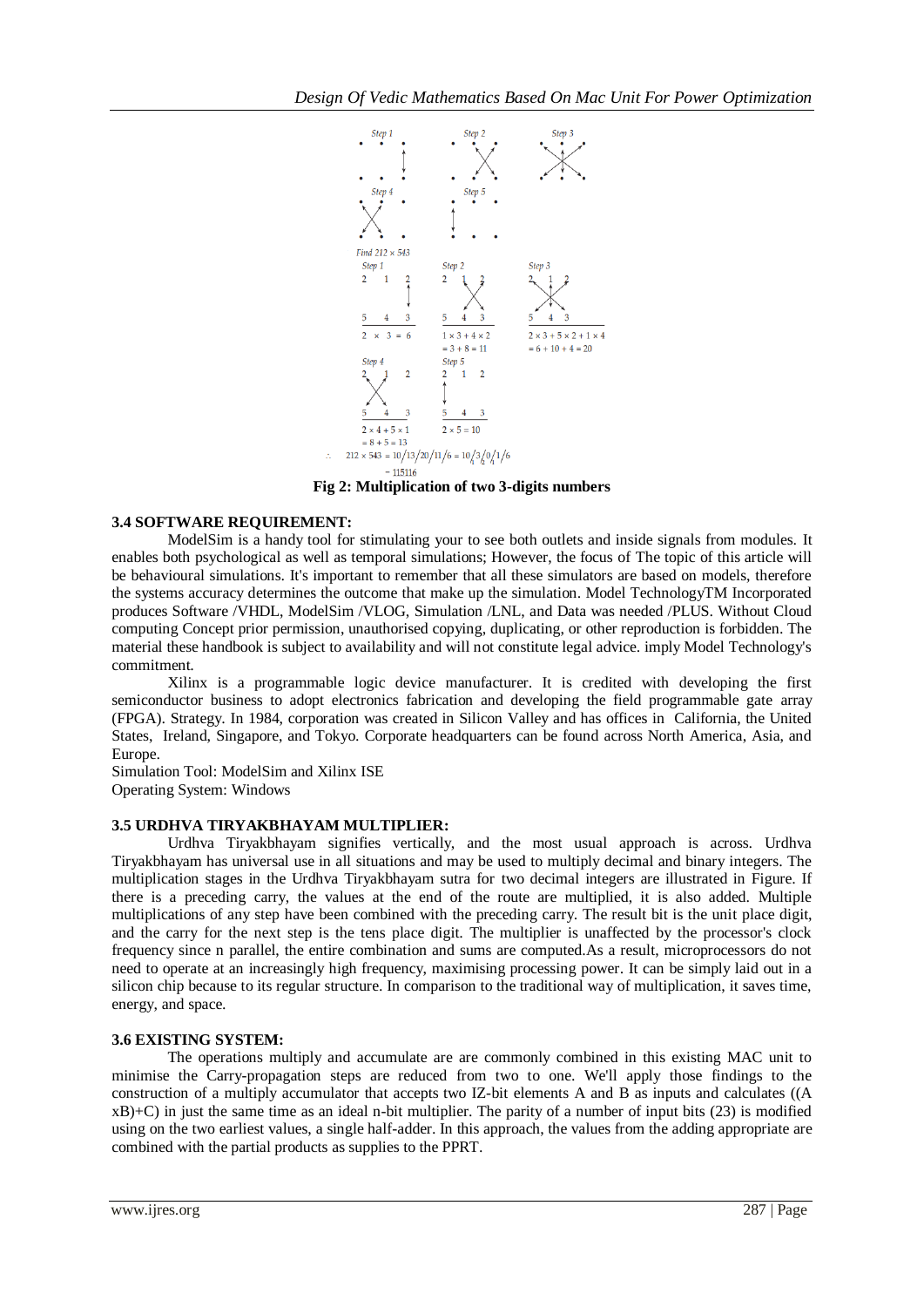

**Fig 2: 32bit Vedic Multiplier**

# **3.7 SIMULATION OUTPUT:**

| <b>Device Utilization Summary</b>      |             |                  |                    |         |
|----------------------------------------|-------------|------------------|--------------------|---------|
| <b>Slice Logic Utilization</b>         | <b>Used</b> | <b>Available</b> | <b>Utilization</b> | Note(s) |
| Number of Slice Registers              | 64          | 207,360          | $1\%$              |         |
| Number used as Flip Flops              | 64          |                  |                    |         |
| Number of Slice   UTs                  | 2.655       | 207.360          | 1%                 |         |
| Number used as logic                   | 2,655       | 207,360          | 1%                 |         |
| Number using O6 output only            | 2.655       |                  |                    |         |
| <b>Slice Logic Distribution</b>        |             |                  |                    |         |
| Number of accupied Slices              | 853         | 51.840           | $1\%$              |         |
| Number of LUT Rip Rop pairs used       | 2,655       |                  |                    |         |
| Number with an unused Flip Flop        | 2.591       | 2.655            | 97%                |         |
| Number with an unused LUT              | n           | 2.655            | $0\%$              |         |
| Number of fully used LUT-FF pairs      | 64          | 2.655            | $2\%$              |         |
| <b>IO Utilization</b>                  |             |                  |                    |         |
| Number of bonded IOBs                  | 130         | 1,202            | 10%                |         |
| <b>Specific Feature Utilization</b>    |             |                  |                    |         |
| Number of BUFG/BUFGCTRLs               | 1           | 32               | $3\%$              |         |
| Number used as BUFGs                   |             |                  |                    |         |
| Total equivalent gate count for design | 19,097      |                  |                    |         |
| Additional JTAG gate count for IOBs    | 6.240       |                  |                    |         |

**Fig 5: Device Utilization Summary**



**Fig 6: RTL Schematic**



**Fig 6: Multiplier, accumulation and register**



**Fig 6: Proposed Multiplier**